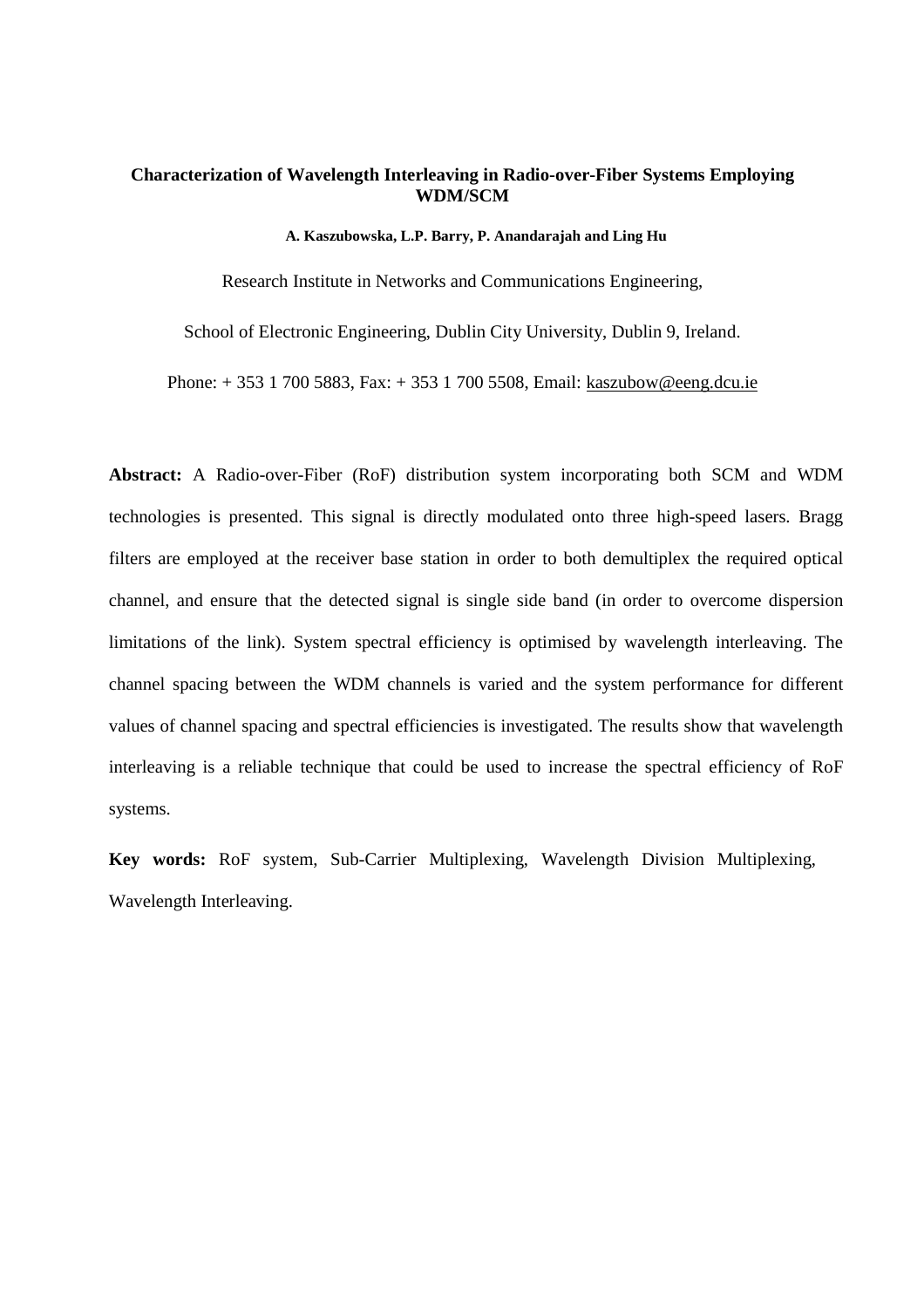### **Introduction**

Future RoF systems could be the answer to many urgent needs of the telecommunication networks, as they could provide the necessary bandwidth for the transmission of broadband data to end-users. These systems are likely to employ two very efficient multiplexing techniques namely Sub-Carrier Multiplexing (SCM) [1] and Wavelength Division Multiplexing (WDM) [2]. This would allow many Base Stations (BS) in the system to be fed using a single fiber. Each BS would be assigned its own wavelength and signals sent to different users serviced by a particular BS would be transmitted on that wavelength by means of SCM [3-5].

In order to reduce the cost of system deployment the high frequency radio carrier (tens of gigahertz) would be generated in a Central Station (CS) and then transmitted to a BS via optical fiber. This scenario brings about two problems one of which is dispersion caused fading that occurs when high frequency signals travel along fiber [6]. This is caused by the fact that the intensity modulation of light normally generates two main side bands equi-distant from the optical carrier by the radio frequency (Double Side Band -DSB). These components are affected by chromatic dispersion, which introduces a phase shift between them. If this phase shift equals 180°, the two side bands will interfere destructively in the photodiode causing the output signal to fade. Dispersion caused fading could be overcome by converting the DSB signal into a Single Side Band (SSB) format [7]. The other problem entails inefficient spectral utilisation when using the standard channel spacing between WDM signals (spacing higher than twice the highest modulating frequency). There would be a large portion of unused spectrum between each wavelength and the data signal that this wavelength carries, because the radio carrier is much higher than the bandwidth occupied by the transmitted data. In order to improve the spectral efficiency of such a RoF system, a fairly new channel spacing technique called Wavelength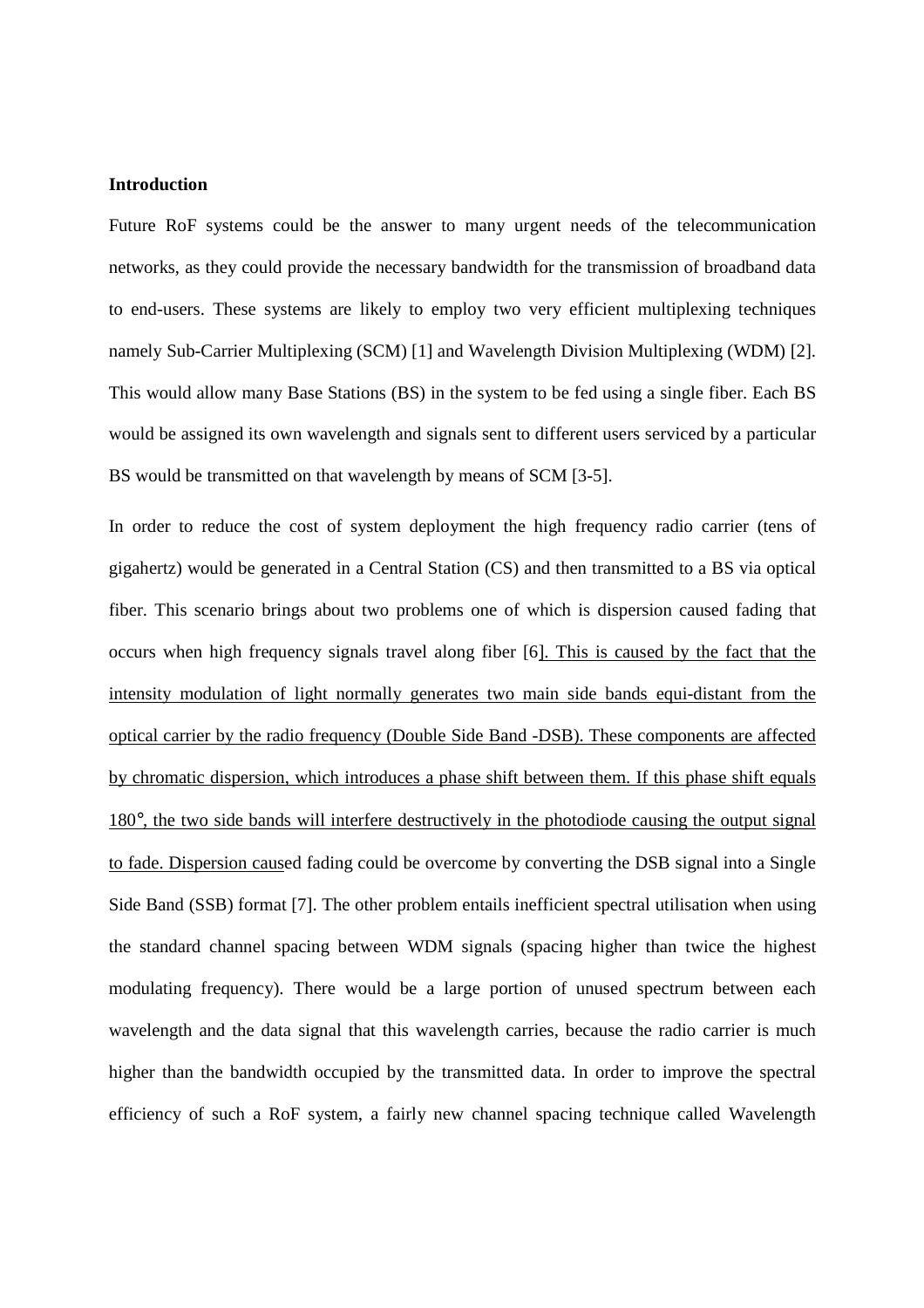Interleaving (WI) has been proposed [7]. In systems employing WI the channel spacing is reduced to values that are less than twice the highest modulating frequency. There are two possible configurations for WI (*Figure 1*). Scheme 1 (channel spacing larger than the Radio Frequency (RF) carrier): – demultiplexing can be achieved using a simple optical band-pass filter. In this scenario the side band of the neighbouring channel, which passes through the filter, will beat with the optical carrier producing an RF component at different frequency than the desired signal. This component could be easily removed by electrical filtration. Scheme 2 (channel spacing smaller than the RF carrier frequency) – yields better spectral efficiency, but results in higher cost because it requires either two filters in cascade or a specially designed filter with two pass band frequencies [7, 8]. It is worth noting that it is possible to realise the demultiplexing and SSB conversion simultaneously using the same optical filter (see *Figure 1*) in both of the illustrated schemes.

In this paper we directly modulate three high-speed laser diodes with five SCM channels. The SCM channels are centred at 18.9 GHz with the channel spacing of 450 MHz. The initial spacing between the WDM channels is set to 50 GHz, such that there is no wavelength interleaving. The demultiplexing and the SSB conversion of the desired WDM signal is performed at the receiver using an optical band-pass filter [9]. The WDM channel spacing is then reduced gradually to achieve WI (as presented in scheme 1 *Figure 1*) and the impact of this reduction on the system performance is verified. Both experimental and simulation results were obtained for different values of channel spacing in order to determine the factors limiting the channel spacing that could be used in WI RoF systems.

## **Experimental set-up.**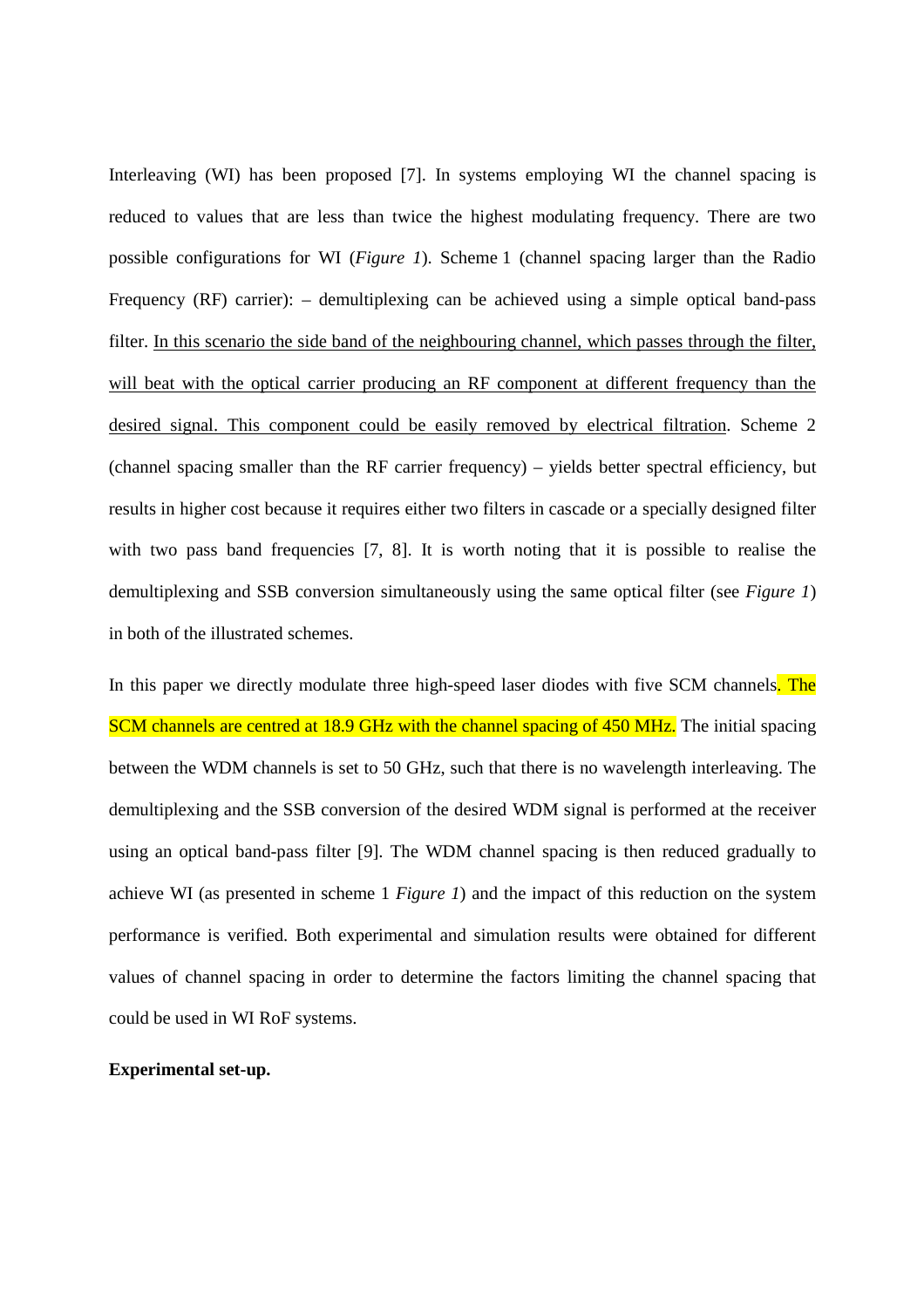The experimental set-up used is shown in *Figure 2*. A 155 Mbit/s Non-Return-to-Zero (NRZ) data stream from an Anritsu pattern generator is initially passed through a 117 MHz Rise Time Filter to minimize the bandwidth of the data signal. The resulting signal together five RF carriers centered at 18.9 GHz are then applied to a mixer, which generates five Binary Phase Shift Keyed (BPSK) data signals. The SCM signal is subsequently split into three ways and used to directly modulate three high-speed Distributed Feed-Back (DFB) laser diodes from NTT Electronics. The lasers used are multiple-quantum-well devices with threshold currents around 25 mA and 3 dB electrical bandwidths in excess of 18 GHz. Specific wavelengths could be chosen due to the tunablility of the laser mode that could be achieved by temperature controlling the diode. The operating wavelengths chosen for the three lasers are 1550.3, 1550.7 and 1551.1 nm. With each of the three lasers biased around 60 mA, the SCM signal is applied to each of the transmitters. The optical outputs are then combined using an optical coupler and transmitted over 3 km of a Standard Single Mode Fiber (SSMF). The demultiplexing of the central WDM channel was performed with the aid of a Bragg Grating in conjunction with an optical circulator. The Bragg filters used are designed specifically for WDM systems with 50 GHz spacing, and have reflection bandwidths of around 0.35 nm. The same filter also converts the signal from a DSB to an SSB format. In order to select out only one carrier and one side-band of the central optical channel, the Bragg filter is positioned such that the central carrier is at the longest wavelength that is correctly reflected by the Bragg filter. The Bragg filter having a very sharp cut-off ensures that only one-side band is reflected. After detection the central SCM channel was downconverted by mixing the output of the photodiode with an 18.9 GHz signal from a local oscillator. The BER of the downconverted signal was measured using an Anritsu error analyser.

### **Experimental results.**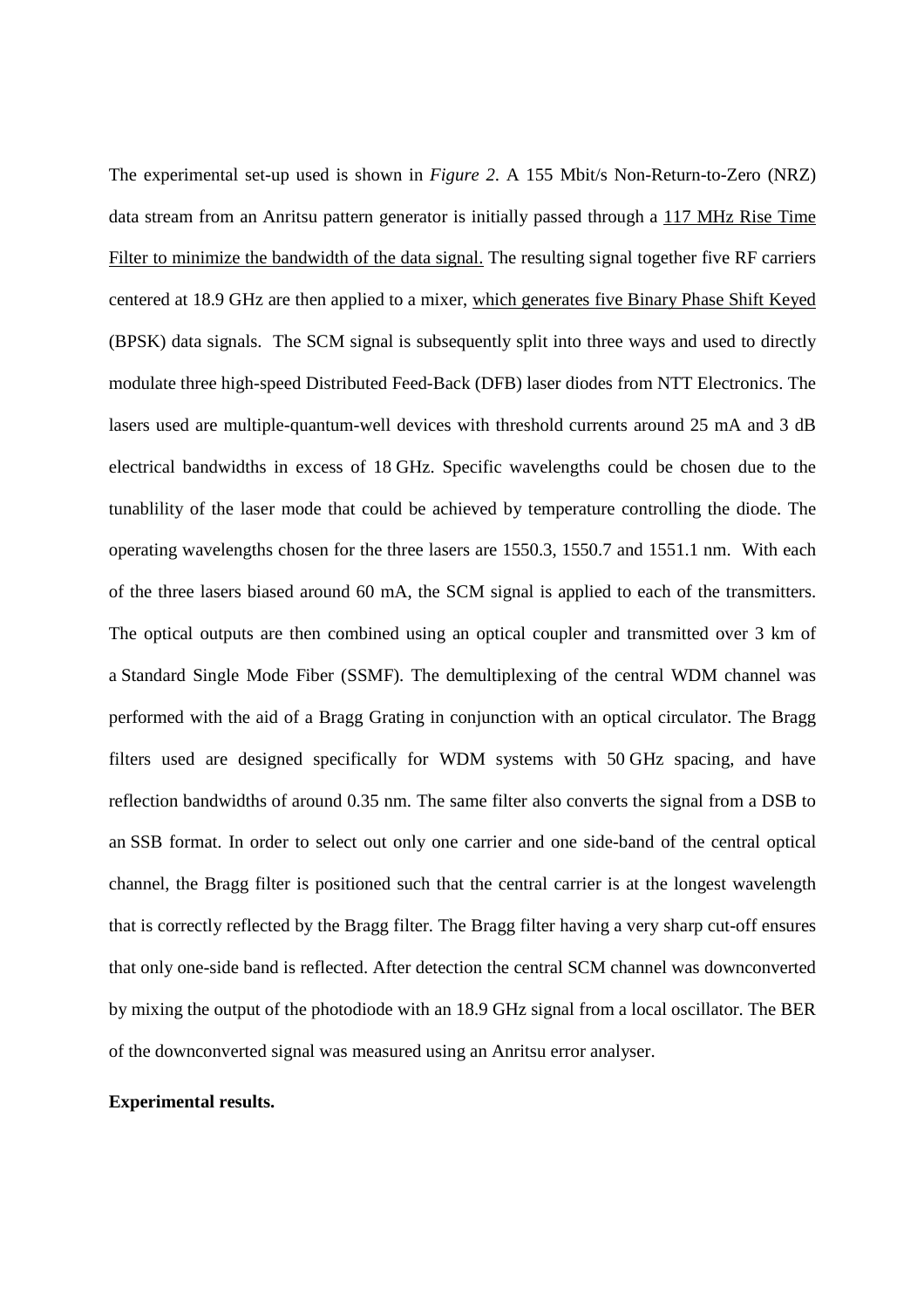The BER measurements were performed for different values of optical channel spacing and the results obtained are shown in *Figure 3*. From the plot it can be seen that there are two sets of values for the channel spacing at which the BER remains low: above 0.33 nm and between 0.2- 0.26 nm. The first set corresponds to conventional values of channel spacing (no WI) while the second matches scheme 1 of WI (*Figure 1*). The increase in Bit Error Rate (BER) for spacing smaller than 0.2 nm is caused by the imperfect profile of the filter used for demultiplexing (nonefficient roll-off). It can also be seen that for spacing between  $0.26 - 0.33$  nm the side-bands of the neighbouring WDM channels overlap, thus resulting in poor BER. The optical spectra of the WDM signal (channel spacing 0.4 nm) and the demultiplexed central channel (channel spacing of 0.25 nm) are shown in *Figure 4* and *Figure 5* respectively.

Simulations of our optical SCM/WDM system test-bed were then performed using VPI software in order to verify the factors limiting the minimum channel spacing that can be used in RoF systems employing WI. Five optical channels each carrying five SCM signals (with centre RF frequency set to 20 GHz, 400 MHz channel spacing between SCM channels and with 155 Mb/s data on each RF carrier) were combined together and sent through 10 km of SSMF. The central optical channel was demultiplexed and the BER for the central SCM channel was measured as a function of different WDM channel spacing (23 – 50 GHz). The results are presented in *Figure 6* from which it can be seen that if WI is employed the channel spacing can be reduced to a value between 25 and 38.5 GHz to obtain a BER smaller than 10-9 with a received optical power of –3 dBm. The filter used had 3 dB bandwidth of 20 GHz while the 20 dB cut-off was 37 GHz. Such a filter should allow closer placement of the WDM channels than presented in this simulation result. The factor, as regards this simulation, that ultimately limited the minimum channel spacing was the noise of the laser. As the channel spacing decreases, the SCM signal moves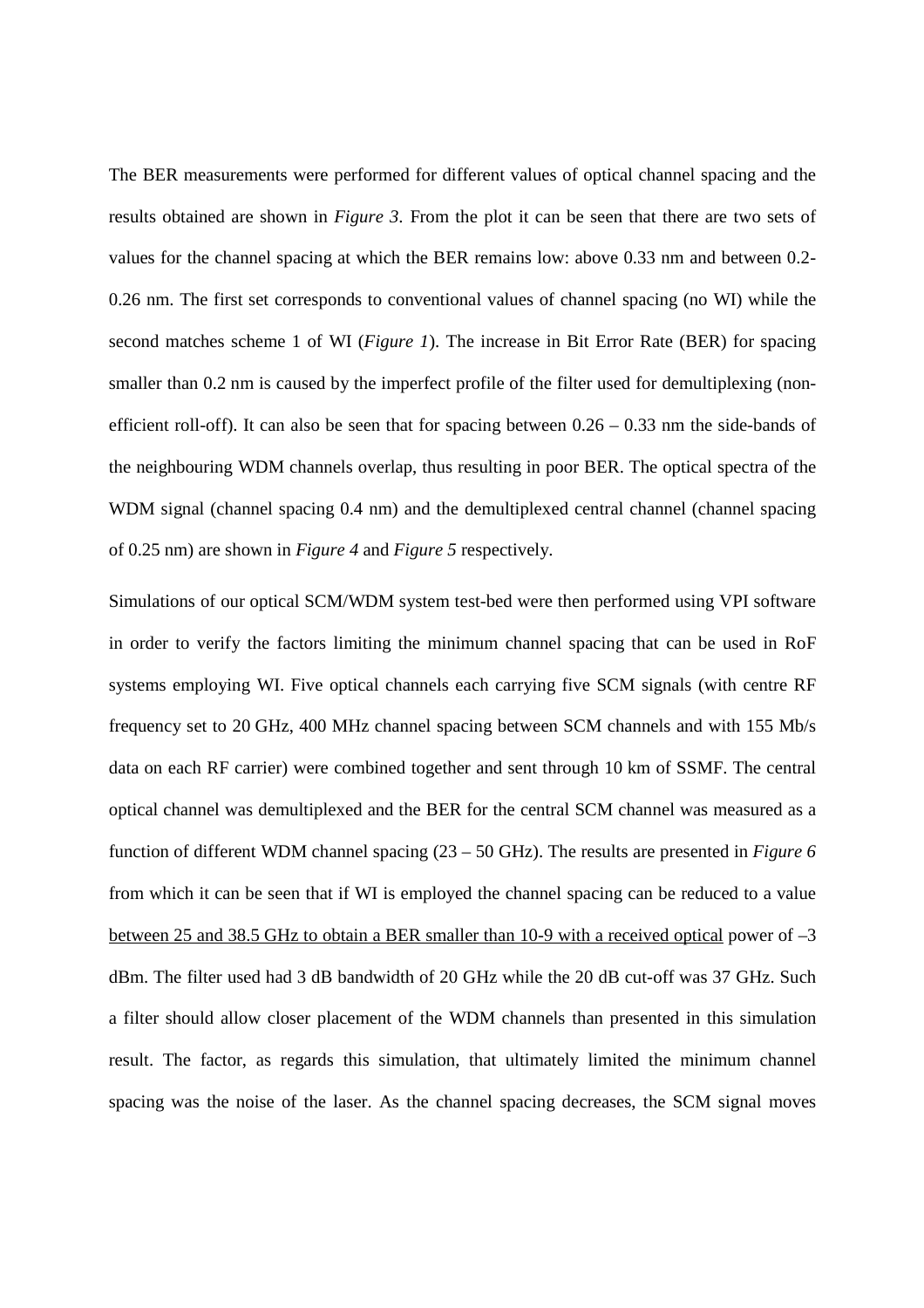closer to the optical carrier of the adjacent channel. Reducing the channel spacing by 2 GHz (from 25 to 23 GHz) increases the noise in the signal band by around 5 dB as can be seen in *Figure 7* (optical spectrum of the demultiplexed central channel for the channel spacing of 25 GHz). A reduction of 3 GHz (from 25 to 22 GHz) would increase the noise by 10 dB. This noise degrades the quality of the signal, which in turn makes the channel spacing of 25 GHz unfeasible. In order to verify the above statement, the BER vs. optical channel spacing was measured for two lasers with different linewidths. The two values chosen were 5 and 10 MHz. The optical spectra of the unmodulated laser having different linewidths are shown in *Figure 8*.

From the spectra one can see that when the linewidth of the laser is changed from 5 to 10 MHz the noise level increases by around 3 dB at the frequency offset corresponding to the RF carrier. This has a strong impact on the system performance of the SCM/WDM system employing WI, as the Signal to Noise Ratio (SNR) would decrease with the higher noise. It could be assumed that the increase in the noise level is mainly due to higher phase noise, as that this type of noise is associated with the broadening of the laser linewidth. The obtained BER as a function of optical channel spacing for the same system configuration as described before but with the abovementioned laser linewidths are shown in *Figure 9*.

As predicted a system based on the 5 MHz linewidth laser yields a better performance than that with the 10 MHz linewidth. From *Figure 9* it can also be seen that the BER remains more or less constant for the value of channel spacing between 31 and 37 GHz. As the channel spacing is reduced to values below 30 GHz the BER curve rises much more quickly as does the phase noise of the neighbouring channel (received signal approaching optical carrier see *Figure 8*). In both cases the system performance degrades gradually, nevertheless the difference between the two curves is preserved. This proves that the increase in BER is primarily caused by the noise of the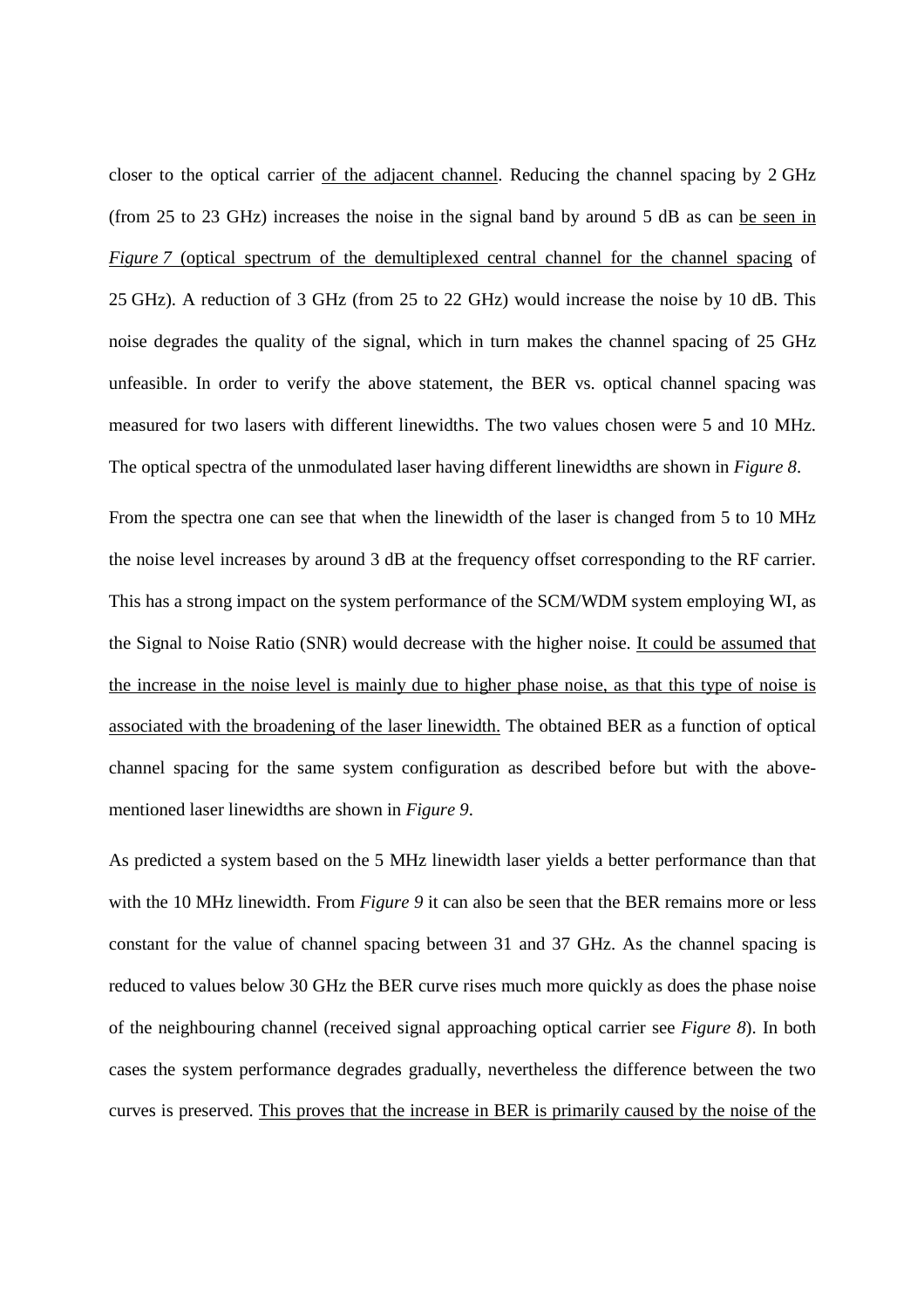laser and not by the insufficient roll-off of the filter used for demultiplexing, as the latter would cause the neighbouring carrier to leak through. This in turn would bring about an immediate deterioration of the BER for both systems (which is shown to occur when the channel spacing is reduced to 22.5 GHz).

## **Conclusions**

The successful development of future hybrid RoF systems employing both SCM and WDM technologies is highly dependent on the use of simple and efficient technologies that involve generating optical microwave signals at the central station and demultiplexing signals at the remote base stations. In this paper we have demonstrated a hybrid WDM/SCM based radio-overfiber distribution system employing the technique of WI, which improves the spectral efficiency of the system. We have shown that by using an optical band-pass filter, the optical channel spacing between the WDM channels (each carrying 20 GHz RF signals) can be reduced to 25 GHz. This means a 40% reduction in required spectrum in comparison to the scenario when no WI is employed (minimal channel spacing of 42 GHz is required). To characterize the technique of WI, we have also performed a series of experiments to identify factors, which set a limit on the minimum optical spacing that could be used. The results presented show that the roll-off of the filter used for demultiplexing as well as the phase noise of the transmitter act as the major limiting factors restraining the spectral efficiency that could be achieved using WI.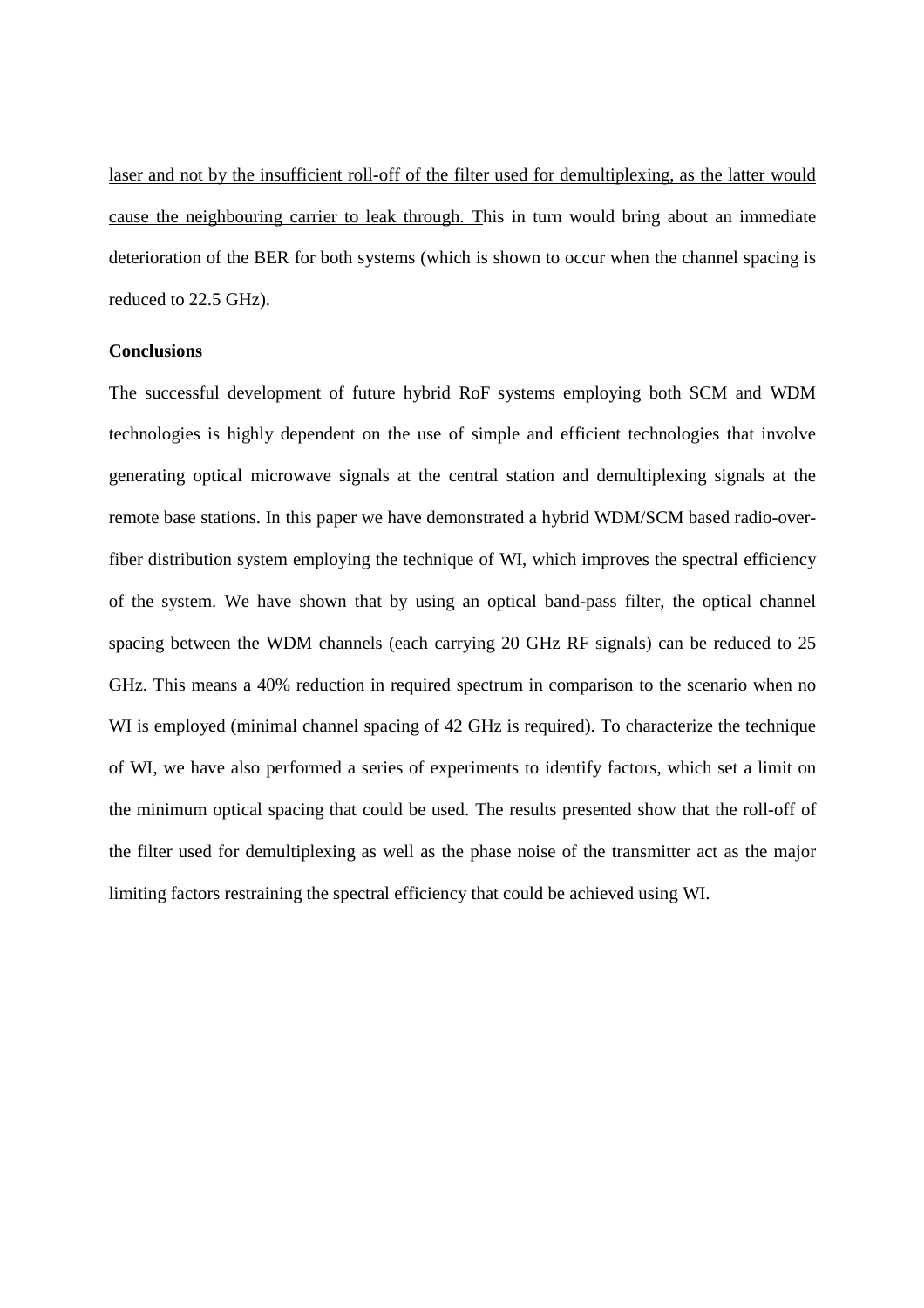#### **References**

- 1. O. K. Tonguz *et al.* "Personal Communications Access Networks Using Subcarrier Multiplexed Optical Links" *J. Lightwave Technol.,* vol.14, (1996) 1400-1408
- 2. A. Stohr *et al.* "Full-Duplex 60 GHz Fiber Optic Transmission" *Electron. Lett*., vol. 35, (1999) 1653-1655
- 3. G. H. Smith, D. Novak, and C. Lim, "A millimeter-wave full-duplex fiber-radio star-tree architecture incorporating WDM and SCM", *IEEE Photon. Technol. Lett.,* vol. 10, (1998) 1650-1652
- 4. E. Vourch, D. Le Berre, and D. Herve, "A WDM fiber-radio experiment incorporating a wavelength tunable single-side-band filter", Proc. Microwave Symposium Digest, 2002 IEEE MTT-S International , vol. 3, (2002) 1703 –1706, Seattle, USA
- 5. H. Toda, T. Yamashita, K. Kitayama, and T. Kuri, "DWDM demultiplexing with 25 GHz channel spacing for 60 GHz band radio-on-fibre systems", Proc. European Conference on Optical Communications, vol. 3, (20025) Paper 8.2.4, Copenhagen, Denmark
- 6. U. Gliese, S. Norskov, T. N. Nielsen "Chromatic Dispersion in Fiber-Optic Microwave and Millimeter-Wave Links", *IEEE Trans. Microwave Theory Tech.,* vol. 44, (1996) 1716-1724
- 7. G. H. Smith, D. Novak, Z. Ahmed, "Overcoming Chromatic Dispersion Effects in Fibre-Wireless Systems Incorporating External Modulators", *IEEE Trans. Microwave Theory Tech.,* vol. 45, 1997 1410 – 1415
- 8. C. Marra *et al.* "Wavelength-Interleaved OADMs Incorporating Optimized Multiple Phase-Shifted FBRs for Fiber-Radio Systems" *J. Lightwave Technol.,* vol. 21, (2003) 32- 39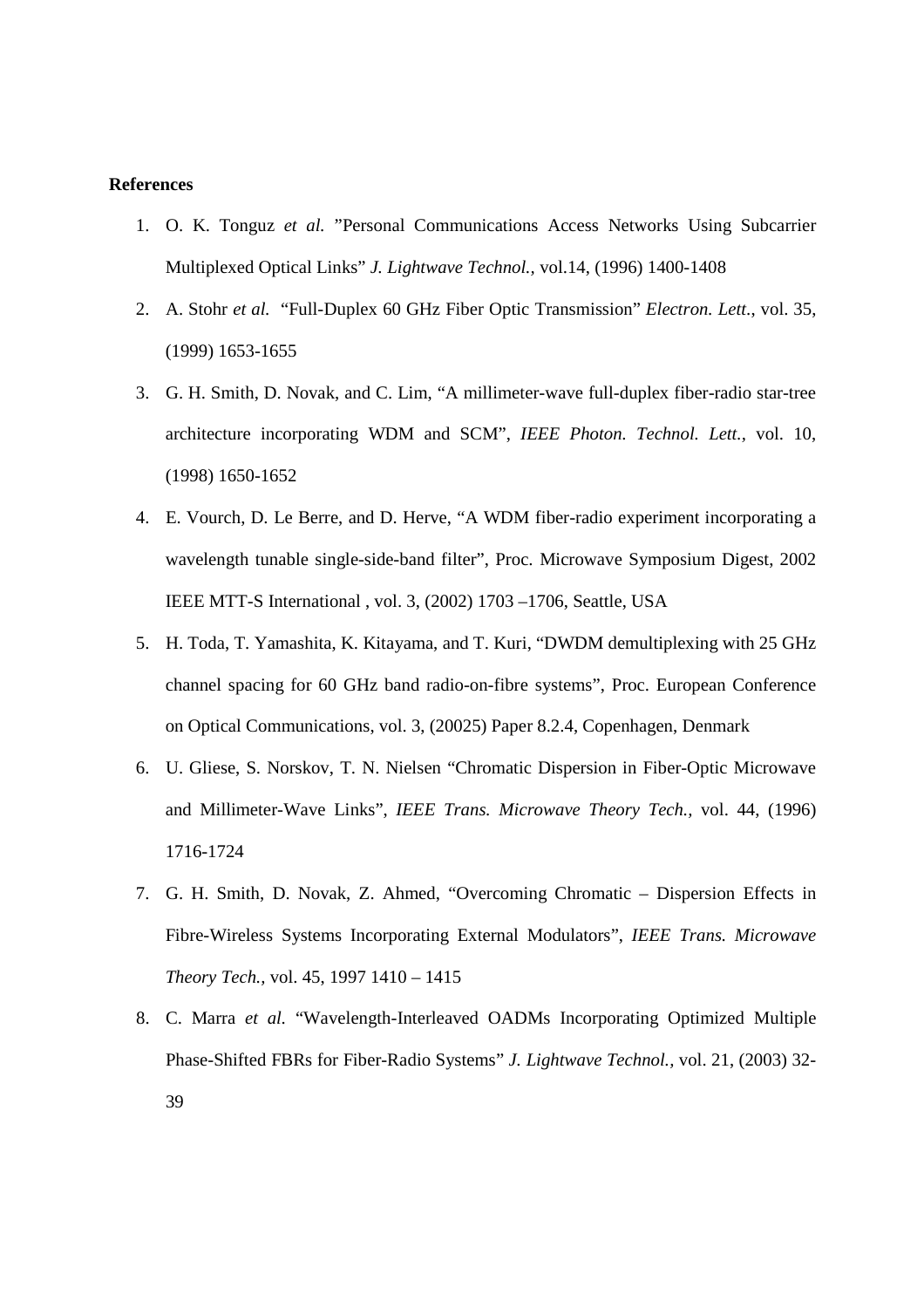9. A. Kaszubowska, P. Anandarajah, L. P. Barry "Multifunctional operation of a fiber Bragg grating in a WDM/SCM radio over fiber distribution system", *IEEE Photon. Technol. Lett.,* vol. 16, 2004 605- 607